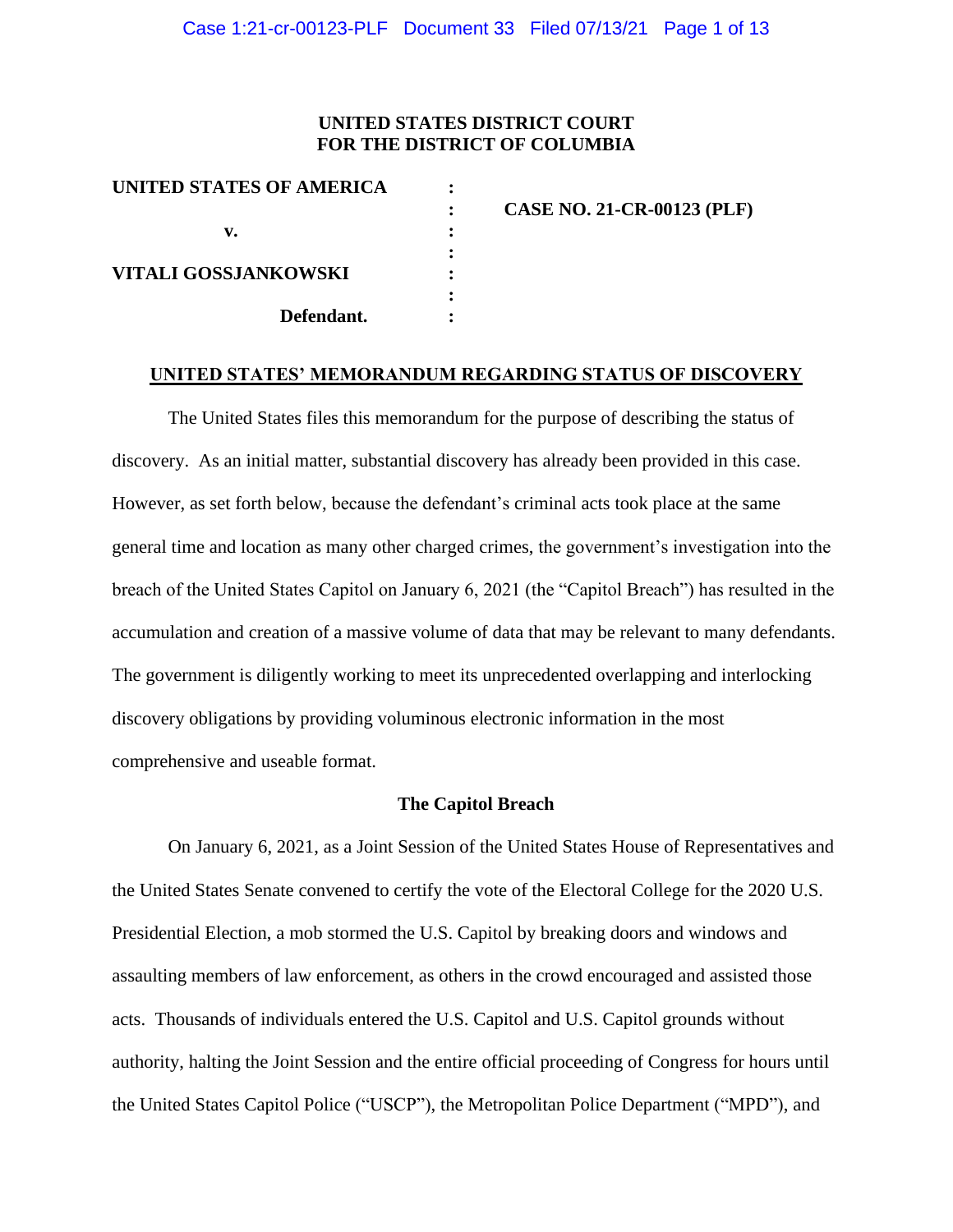#### Case 1:21-cr-00123-PLF Document 33 Filed 07/13/21 Page 2 of 13

other law enforcement agencies from the city and surrounding region were able to clear the Capitol of rioters and to ensure the safety of elected officials. This event in its entirety is hereinafter referred to as the "Capitol Breach."

The defendant, Vitali GossJankowski, was one of the individuals in the mob who stormed the Capitol. Mr. GossJankowski is charged with assaulting a federal officer with a dangerous weapon, in violation of 18 U.S.C. § 111(a)(1) and (b), civil disorder, in violation of 18 U.S.C. § 231(a)(3), obstructing an official proceeding, in violation of 18 U.S.C. § 1512(c)(2), 2, entering a restricted building without lawful authority, in violation of 18 U.S.C. § 1752(a)(1) and (b)(1)(A), and entry and disorderly conduct on Capitol grounds, in violation of 40 U.S.C. § 5104(e)(2)(D).

#### **Scope of Investigation**

The investigation and prosecution of the Capitol Breach will be the largest in American history, both in terms of the number of defendants prosecuted and the nature and volume of the evidence. In the six months since the Capitol was breached, over 500 individuals located throughout the nation have been charged with a multitude of criminal offenses, including but not limited to conspiracy, tampering with documents or proceedings, destruction and theft of government property, obstruction of law enforcement during civil disorder, assaults on law enforcement, obstruction of an official proceeding, engaging in disruptive or violent conduct in the Capitol or on Capitol grounds, and trespass. There are investigations open in 55 of the Federal Bureau of Investigation's 56 field offices.

#### **Voluminous Materials Accumulated**

The government has accumulated voluminous materials that may contain discoverable information for many, if not all, defendants. An illustrative list of materials accumulated by the government includes: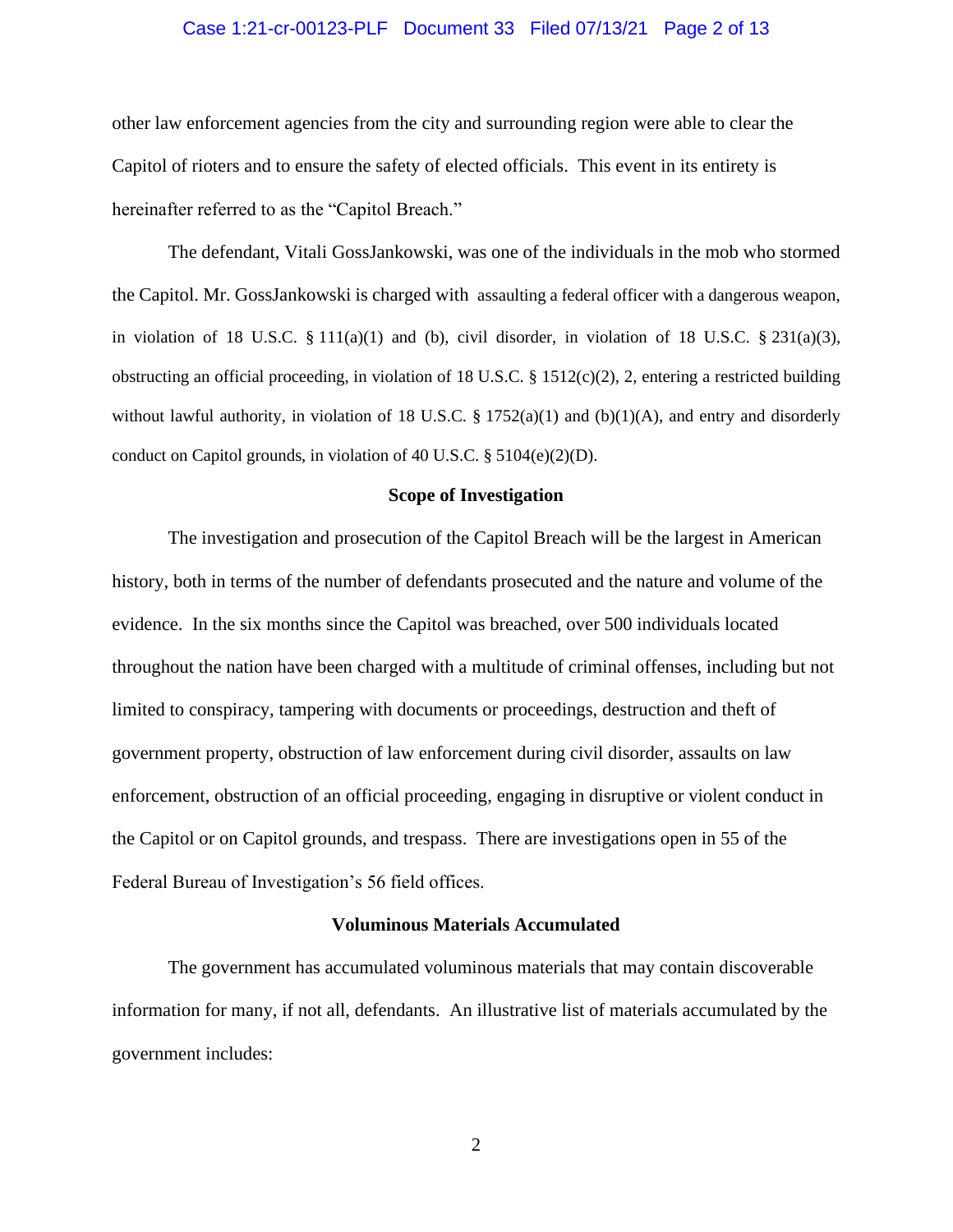- o Thousands of hours of closed circuit video ("CCV") from sources including the USCP, MPD, and United States Secret Service, and several hundred MPD Automated Traffic Enforcement camera videos;
- o Footage from Cable-Satellite Public Affairs Network (C-SPAN) and other members of the press;
- o Thousands of hours of body worn camera ("BWC") footage from MPD, Arlington County Police Department, Montgomery County Police Department, Fairfax County Police Department, and Virginia State Police;
- o Radio transmissions, event chronologies, and, to a limited extent, Global Positioning Satellite ("GPS") records for MPD radios;
- o Hundreds of thousands of tips, including at least 237,000 digital media tips;
- o Location history data for thousands of devices present inside the Capitol (obtained from a variety of sources including two geofence search warrants and searches of ten data aggregation companies);
- o Subscriber and toll records for hundreds of phone numbers;
- o Cell tower data for thousands of devices that connected to the Capitol's interior Distributed Antenna System (DAS) during the Capitol Breach (obtained from the three major telephone companies);
- o A collection of over one million Parler posts, replies, and related data;
- o A collection over one million Parler videos and images (approximately 20 terabytes of data);
- o Damage estimates from multiple offices of the U.S. Capitol;
- o A multitude of digital devices and Stored Communication Act ("SCA") accounts; and
- o Responses to grand jury subpoenas, of which over 6,000 have been issued, seeking documents such as financial records, telephone records, electronic communications service provider records, and travel records.

We are still collecting and assembling materials from the numerous entities who were involved in the response to the Breach, and we are still investigating – which means the amount of data (phones, devices, legal process, investigative memoranda) is growing.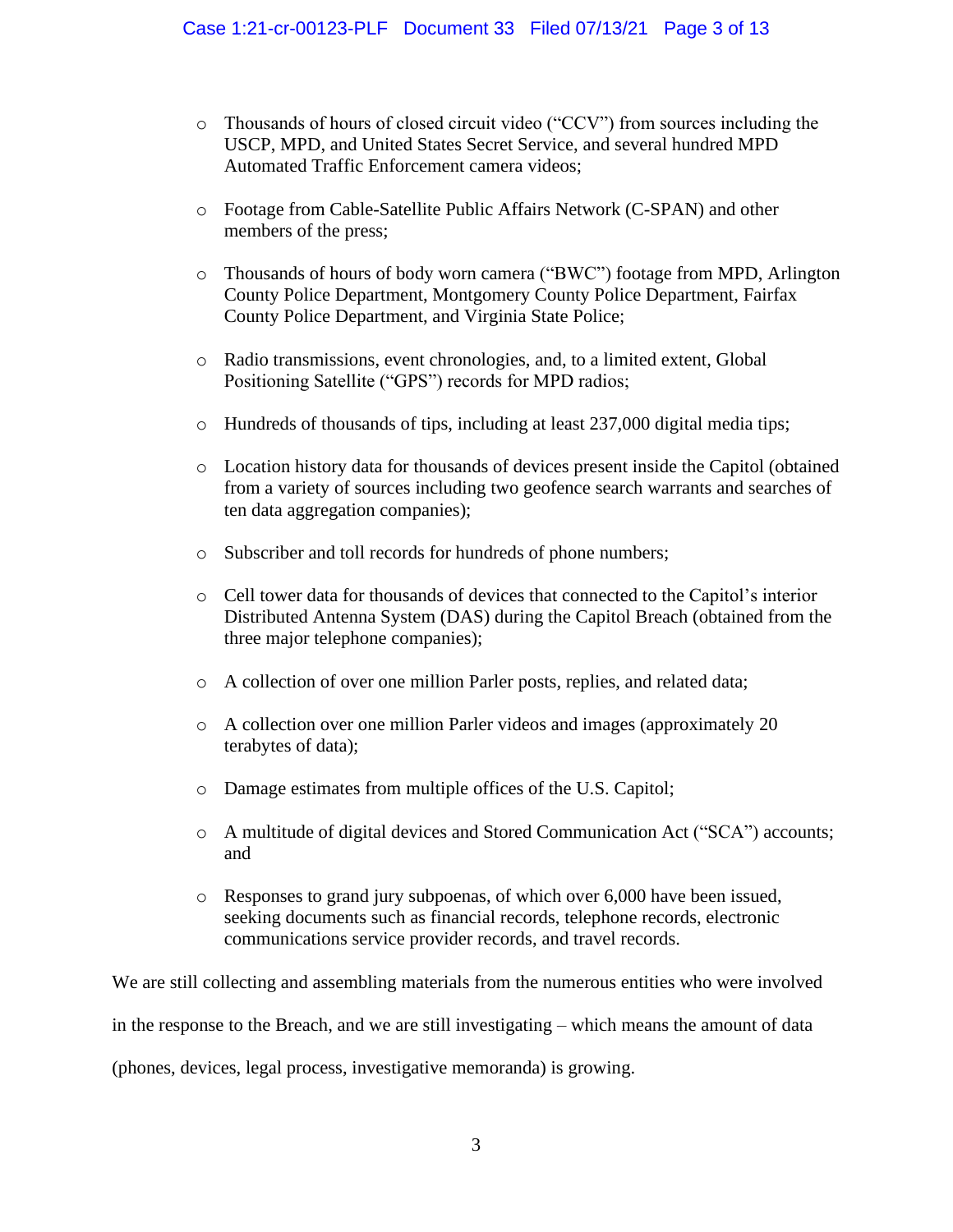#### **Voluminous Legal Process and Investigative Memoranda**

In addition to the materials collected, tens of thousands of documents have been generated in furtherance of the investigation, to include interviews of subjects, witnesses, tipsters and officers; investigations into allegations concerning officer conduct on January 6; source reports; evidence collection reports; evidence analysis reports; chain-of-custody documents; legal documents including preservation letters, subpoenas, 2703(d) orders, consent forms, and search warrants; and memoranda of investigative steps taken to evaluate leads or further investigations.

#### **Interrelated Crimes and Discovery**

The Capitol Breach involves thousands of individuals inside and outside the Capitol, many of whom overwhelmed and assaulted police. (According to a Washington Post analysis of the events, "the mob on the west side eventually grew to at least 9,400 people, outnumbering officers by more than 58 to one.") *See* 

# *https://www.washingtonpost.com/investigations/interactive/2021/dc-police-records-capitol-*

*riot/?itid=sf\_visual-forensics*. The cases clearly share common facts, happening in generally the same place and at the same time. Every single person charged, at the very least, contributed to the inability of Congress to carry out the certification of our Presidential election.

These circumstances have spawned a situation with overlapping and interlocking discovery obligations. Many defendants may be captured in material that is not immediately obvious and that requires both software tools and manual work to identify, such as video and photos captured in the devices and SCA accounts of other subjects. Accordingly, the defense is generally entitled to review all video or photos of the breach whether from CCV, BWC or searches of devices and SCA accounts. Notably, we have received a number of defense requests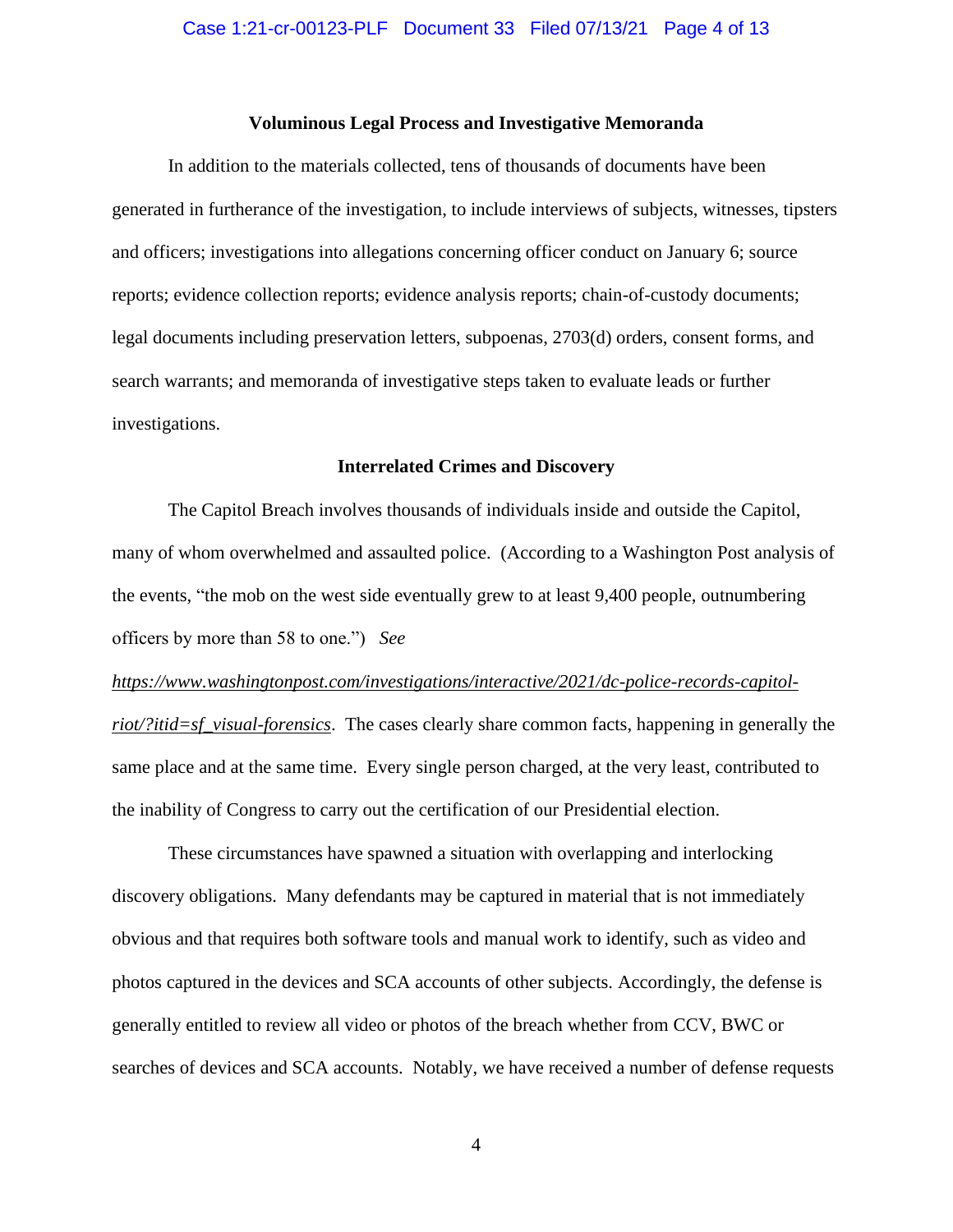for access to such voluminous information, and requests for the government to review the entirety of the law enforcement files related to this investigation. For example, in support of a motion to compel access to all of the footage, one such counsel stated:

The events of January 6, 2021 were memorialized to an extent rarely, if ever, experienced within the context of federal criminal cases. The Government itself has a wealth of surveillance video footage. Virtually every attendee in and around the Capitol on January 6, 2021 personally chronicled the events using their iPhone or other similar video device. Many of the attendees posted their video on one or more social media platforms. Many held their videos close to their vests resulting in little if any publication of same. News media outlets from around the world captured video footage. Independent media representative from around the world captured video footage. Intelligence and law enforcement personnel present at the Capitol on January 6, 2021 also captured video footage of events of the day. By the Government's own admission, the Government has an overwhelming amount of video footage of the events of January 6, 2021. During the handlings of January 6 cases, the Government has garnered and continues to garner access to added video footage from, among other sources, the general public and the defendants themselves. *Upon information and belief, the Government is not capable of vetting, cataloging and determining materiality of the video footage such as to ensure that disclosure of same is timely made in all cases to which the footage is material for disclosure purposes.* The "information and belief" in this regard is a function of the undersigned counsel's personal knowledge relative to footage given to the Government, familiarity with other January 6 cases both as counsel for other January 6 defendants and as counsel familiar with other counsel representing January 6 defendants and the understanding that the footage provided to the Government does not appear to have been produced to other defendants whose cases warrant similar disclosure by the Government of material evidence. *Defendant has requested the Government confirm whether there is a single repository for all video footage amassed relative to the events at the Capitol on January 6, 2021 and, further, has requested access to same for inspection and examination for determination of materiality and disclosure of the Government's protocol to determine materiality.*

*United States v. Jacob Chansley*, 21-cr-00003 (RCL) (Document No. 58)(emphasis added).

Examples of additional similar discovery requests we have received in Capitol Breach cases are

quoted in **Exhibit A**, attached hereto.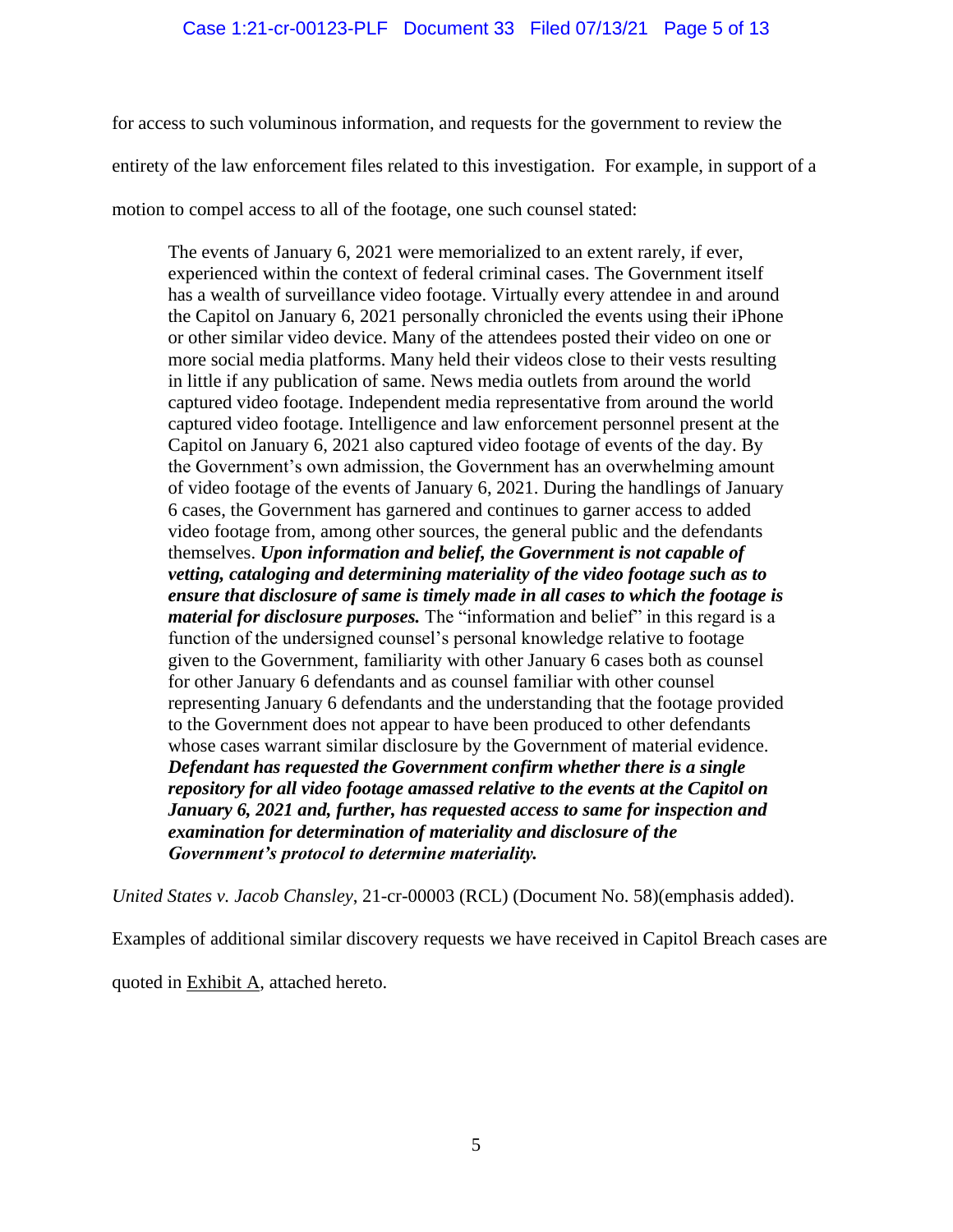#### **Early Establishment of Discovery Team**

Shortly after the Capitol Breach, the U.S. Attorney's Office established a Capitol Breach Discovery Team to create and implement a process for the production of discovery in January 6 cases. The Discovery Team is staffed by federal prosecutors who have experience in managing complex investigations involving voluminous materials, Department of Justice experts in project management and electronic discovery management, and a lead discovery agent from the Federal Bureau of Investigation. Members of the Discovery Team consult regularly with Department of Justice subject matter experts, including Associate Deputy Attorney General and National Criminal Discovery Coordinator Andrew Goldsmith. As discussed further below, members of the Discovery Team also meet and confer on a regular basis with Federal Public Defender ("FPD") leadership and electronic discovery experts.

#### **Recognition of Need for Vendor Promptly Addressed**

Following the Capitol Breach, the United States recognized that due to the nature and volume of materials being collected, the government would require the use of an outside contractor who could provide litigation technology support services to include highly technical and specialized data and document processing and review capabilities. The government drafted a statement of work, solicited bids, evaluated them, and selected a vendor. This was an unprecedented undertaking which required review at the highest levels of the Department of Justice and was accomplished as quickly as possible.

On or about May 28, 2021, the government contracted Deloitte Financial Advisory Services, LLP ("Deloitte"), a litigation support vendor with extensive experience providing complex litigation technology services, to assist in document processing, review and production of materials related to the Capitol Breach. As is required here, Deloitte furnishes secure,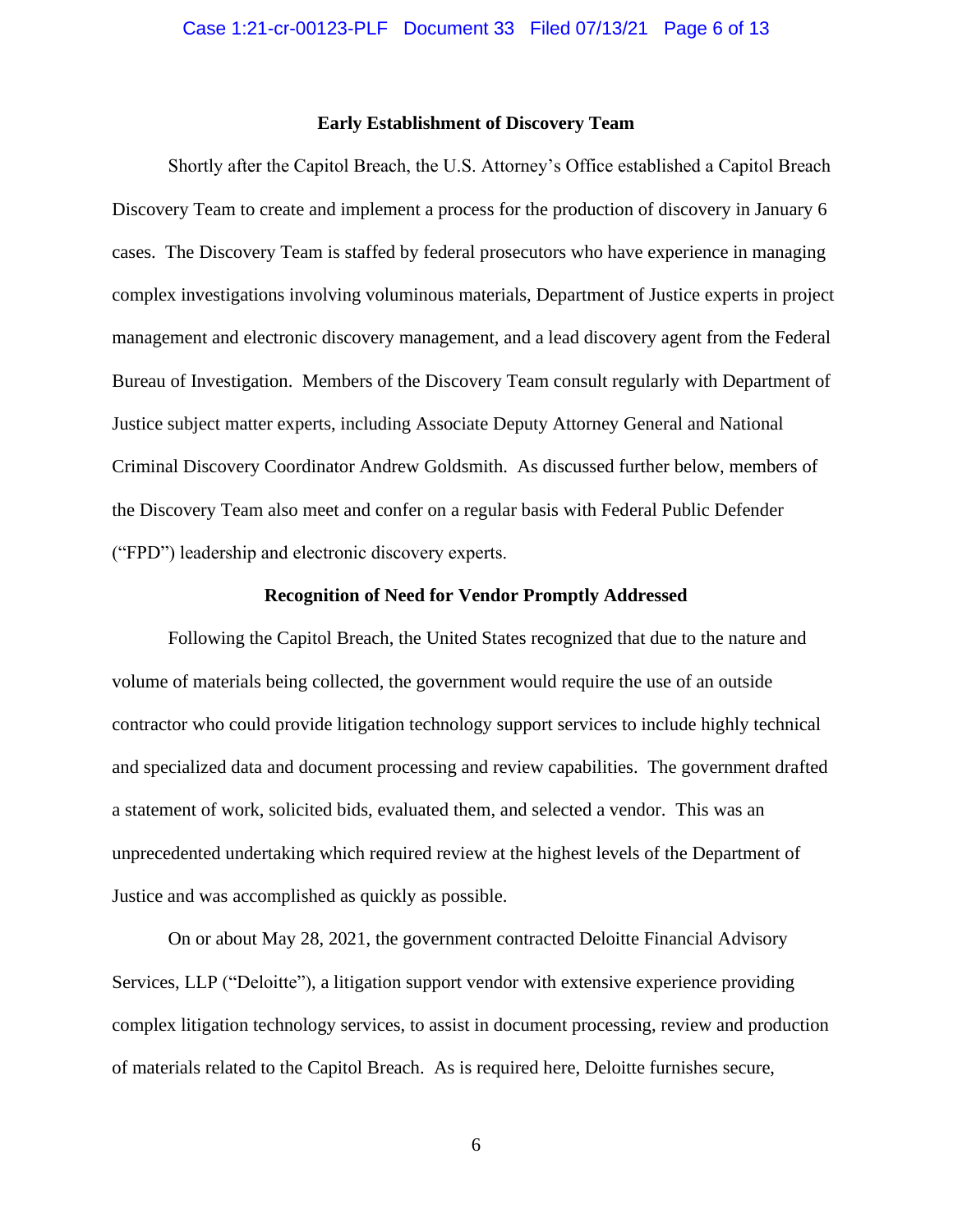### Case 1:21-cr-00123-PLF Document 33 Filed 07/13/21 Page 7 of 13

complex, and highly technical expertise in scanning, coding, digitizing, and performing optical character recognition – as well as processing, organizing, and ingesting a large volume of Electronically Stored Information ("ESI") and associated metadata in document review platforms – which is vital to the United States' ability to review large data/document productions and is essential to our ability to prosecute these cases effectively.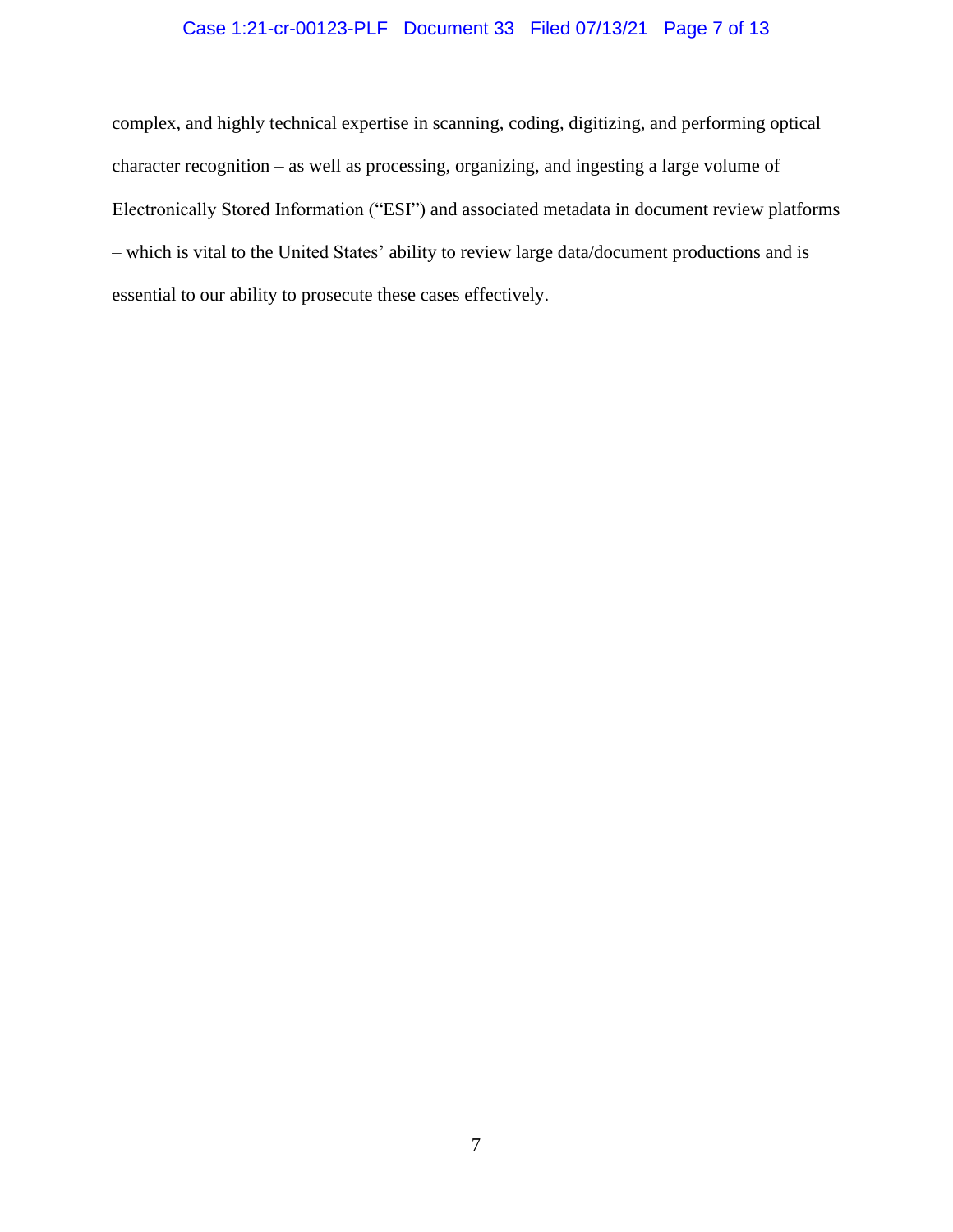#### **Implementation of Contract with Deloitte**

We have already begun transferring a large volume of materials to Deloitte (as of July 7, 2021, over 200 disks of data and 34,000 USCP records), who is populating the database. Specific processing workflows and oversight are being established between the United States Attorney's Office and the vendor. We have already coordinated with Deloitte to use various tools to identify standard categories of Personal Identifying Information ("PII") and to redact them. Once the database is accessible, we will begin systematically reviewing materials for potentially discoverable information, tagging when possible (e.g., video by a location or type of conduct, interviews describing a particular event), and redacting when necessary. Among other things, the vendor is also building a master evidence tracker to assist us in keeping records of what is provided to us and what is ultimately produced, which is part of our approach to a defensible discovery protocol.

#### **Systematic Reviews of Voluminous Materials**

We are implementing and continuing to develop processes and procedures for ensuring that voluminous materials have been and will continue to be systematically reviewed for information that, *inter alia,* may be material to the defense, e.g.:

- o Comparing all known identifiers of any charged defendant against tips, Parler data, ad tech data, cell tower data, and geofence data; and
- o Searching all visual media (such as CCV, BWC, social media or device search results) – the collection of which grows on a regular basis – against known images of charged defendants.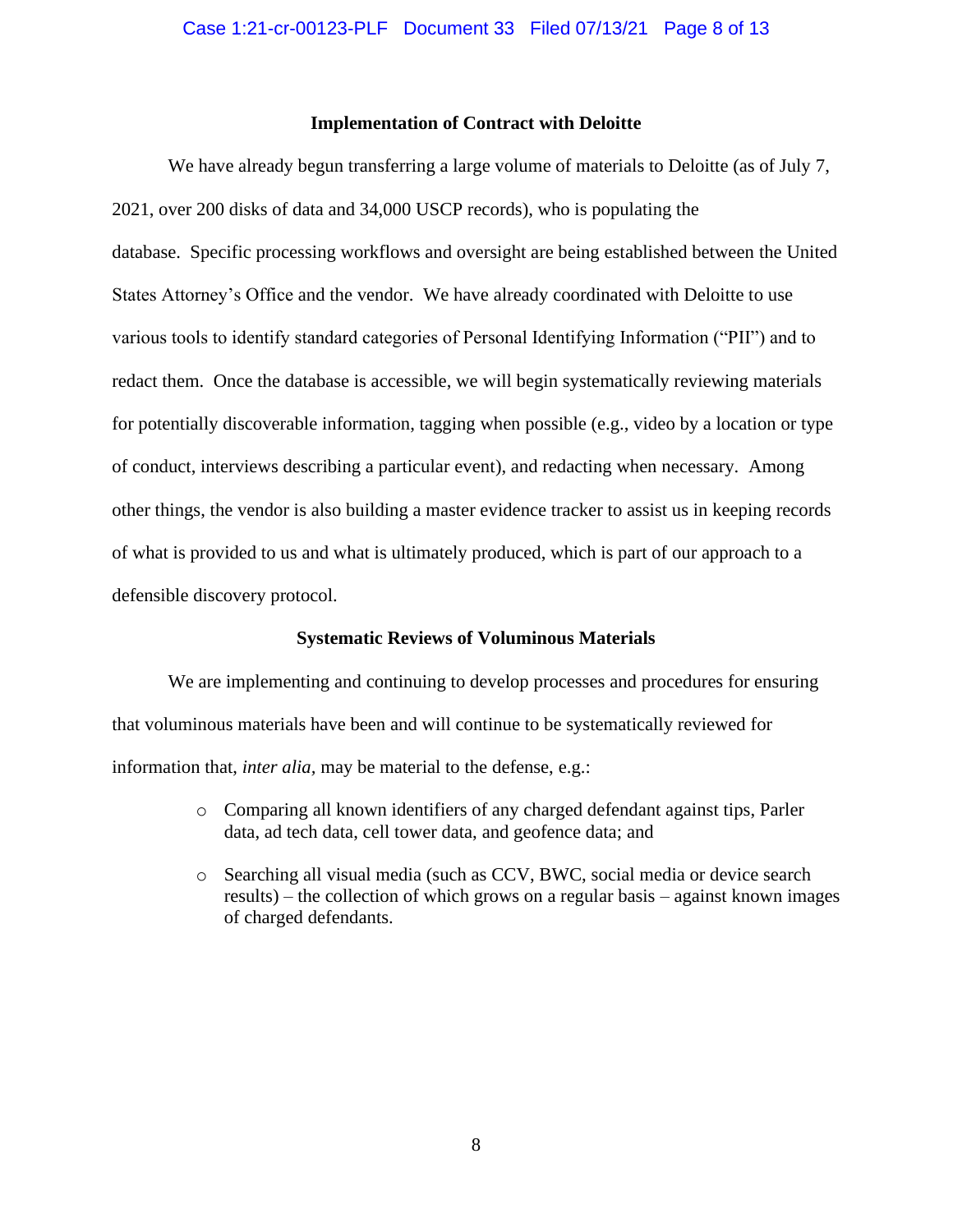#### **Certain Specific Defense Requests**

Multiple defense counsel have inquired about investigations into officers who were *alleged* to have been complicit in the January 6 Capitol Breach. We have received copies of investigations into officer conduct, have finished reviewing them, and plan to disclose the relevant materials shortly.

#### **Discovery Already Provided**

The government has provided discovery on a rolling basis in this case, providing items on the following dates: February 9, March 31, April 23, April 28, April 29, May 7, May 12, June 7, and June 9, 2021. The items the government has provided include, but are not limited to, recorded interviews; serials with agent notes; copies of raw data (data before it is scoped) from the defendant's devices; FBI tips related to the defendant; specific relevant video clips, including CCVT and BWC; and a spreadsheet with links to download 111 BWC videos from the area of the Capitol grounds where the defendant was present**.** We have also already arranged six opportunities for defense counsel and an investigator to walk through the crime scene, which required the USCP to obtain the approval of many different Congressional offices to obtain access to various areas that are relevant to the charges being brought. One of the defense attorneys assigned to this case has taken a tour.

#### **Complexities Require Careful Consideration**

Producing discovery in a meaningful manner and balancing complex legal-investigative and technical difficulties takes time. We want to ensure that all defendants obtain meaningful access to voluminous information that may contain exculpatory material, and that we do not overproduce or produce in a disorganized manner. That means we will review thousands of investigative memoranda, even if there is a likelihood they are purely administrative and not discoverable, to ensure that disclosures are appropriate.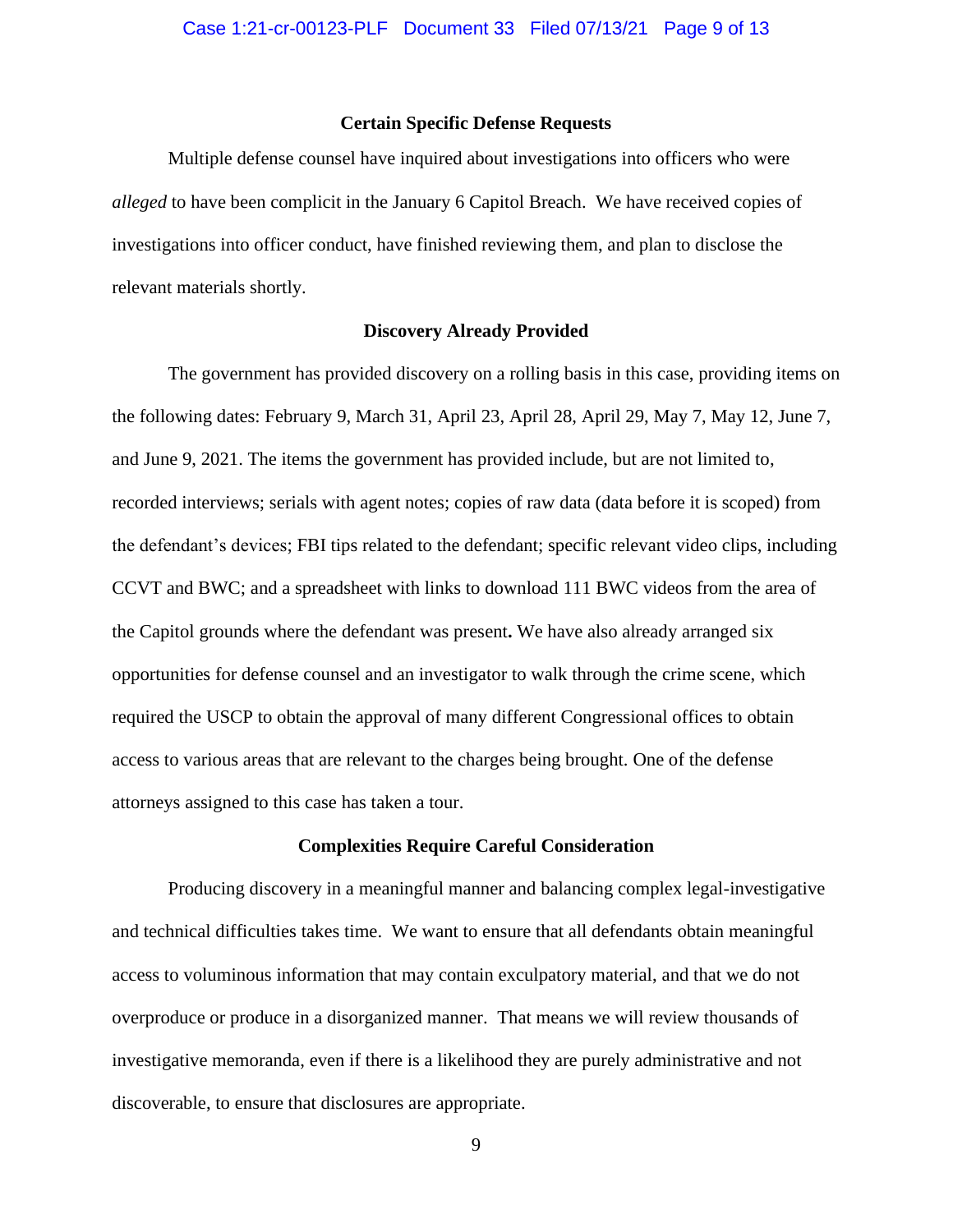#### *Legal-Investigative Considerations*

We must also carefully ensure we are adequately protecting the privacy and security interests of witnesses and subjects from whom those materials were derived. For example, we cannot allow a defendant's PII to be disseminated – without protection – to hundreds of others. Similarly, we cannot allow personal contact information for Congressional members, staffers, and responding police officers – targets and victims of these crimes – whose phones may have connected to the Capitol's DAS network to inadvertently be produced. We also must protect Law Enforcement Sensitive materials by ensuring they are carefully reviewed for discoverability and, if they are discoverable, that they are disclosed in an appropriate manner. We continue to develop workable paradigm for disclosing a vast amount of Capitol CCV while ensuring that the Capitol's security is maintained. We are also scrupulously honoring defendants' attorney-client privilege by employing a filter team that is continually reviewing devices and accounts for potentially privileged communications.

#### *Technological Considerations*

A large volume of the information that has been collected consists of ESI. ESI frequently contains significant metadata that may be difficult to extract and produce if documents are not processed using specialized techniques. Metadata is information about an electronic document and can describe how, when and by whom ESI was created, accessed, modified, formatted, or collected. In the case of a document created with a word processing program, for example, metadata may include the author, date created, and date last accessed. In the case of video footage, metadata may identify the camera that was used to capture the image, or the date and time that it was captured. Metadata may also explain a document's structural relationship to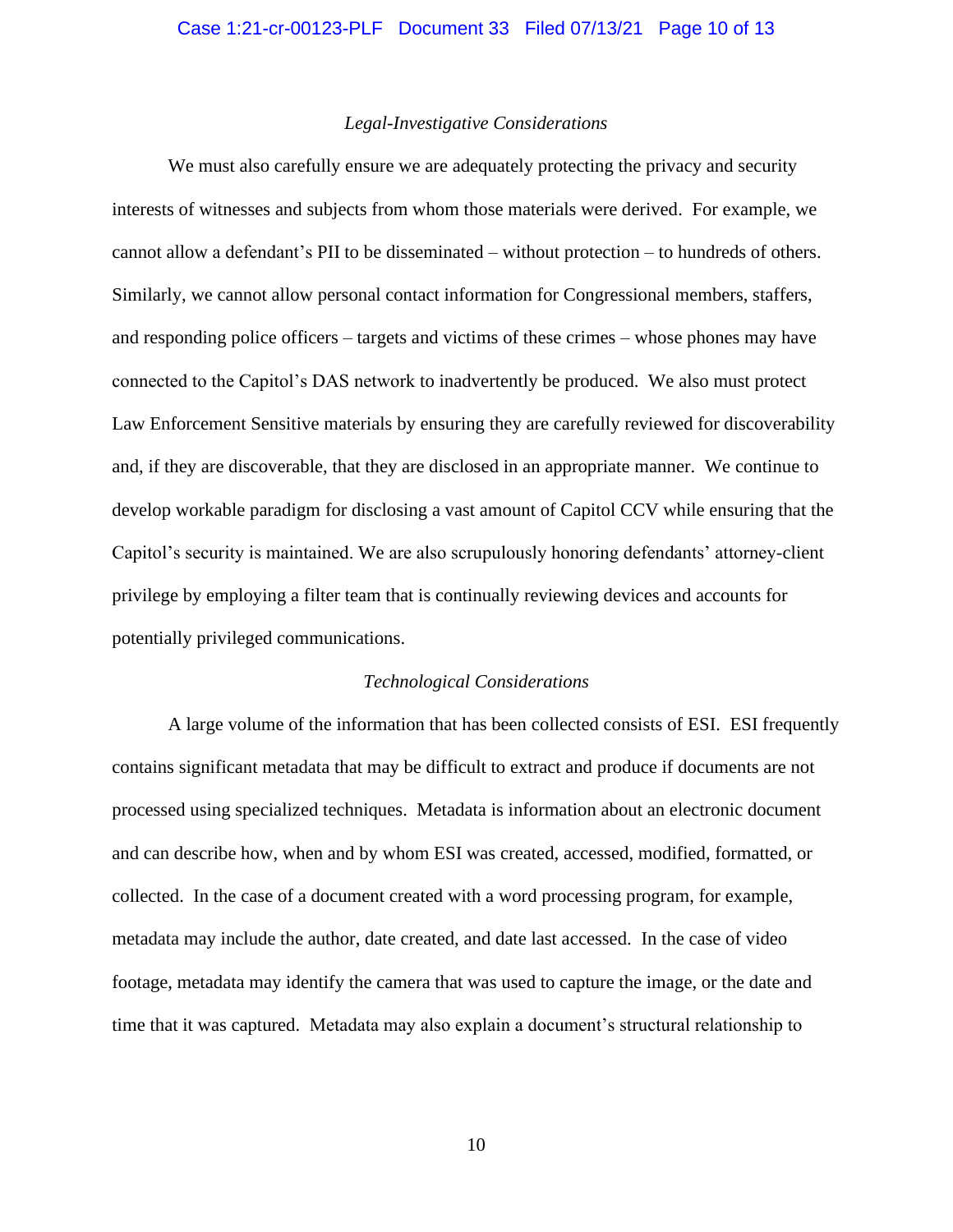#### Case 1:21-cr-00123-PLF Document 33 Filed 07/13/21 Page 11 of 13

another document, e.g., by identifying a document as an attachment to an investigative memoranda.

Processing, hosting, and production of the voluminous and varied materials described above, to include the preservation of significant metadata, involves highly technical considerations of the document's source, nature, and format. For example, the optimal type of database for hosting and reviewing video footage may differ from the optimal type of database for hosting investigative memoranda. Similarly, a paper document, a word processing document, a spreadsheet with a formula, video footage from a camera, or video footage associated with a proprietary player may each require different types of processing to ensure they are captured by database keyword searches and produced with significant metadata having been preserved.

#### **Involving Defense Counsel in Voluminous Discovery Plan**

The Discovery Team regularly meets with FPD leadership and technical experts with respect to discovery issues. Given the volume of information that may be discoverable, FPD is providing input regarding formats that work best with the review tools that Criminal Justice Act panel attorneys and Federal Defender Offices have available to them. Due to the size and complexity of the data, we understand they are considering contracting with third party vendors to assist them (just as the United States Attorney's Office has done for this matter). So as to save defense resources and to attempt to get discovery more quickly to defense counsel, there were efforts made to see if FPD could use the same vendor as the United States Attorney's Office to set up a similar database as the government is using for reviewing the ESI, but for contractual and technical reasons we have recently learned that was not feasible. We are in the on-going process of identifying the scope and size of materials that may be turned over to FPD with as much detail as possible, so that FPD can obtain accurate quotes from potential database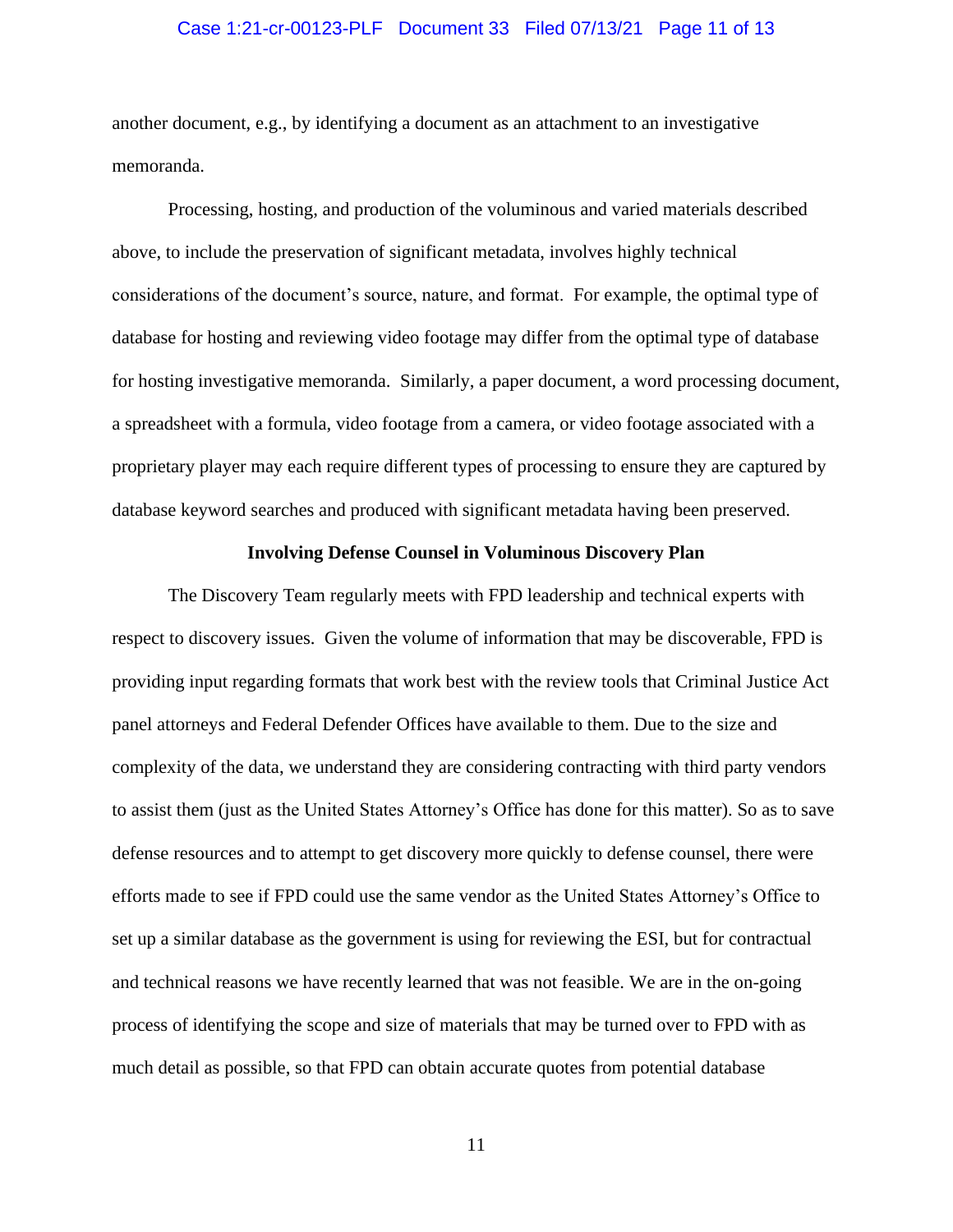#### Case 1:21-cr-00123-PLF Document 33 Filed 07/13/21 Page 12 of 13

vendors. It is hoped that any databases or repositories will be used by FPD offices nationwide that are working on Capitol Breach cases, counsel that are appointed under the Criminal Justice Act, and retained counsel for people who are financially unable to obtain these services. A database will be the most organized and economical way of ensuring that all counsel can obtain access to, and conduct meaningful searches upon, relevant voluminous materials, e.g., thousands of hours of body worn camera and Capitol CCV footage, and tens of thousands of documents, including the results of thousands of searches of SCA accounts and devices.

### **Compliance with Recommendations Developed by the Department of Justice and Administrative Office of the U.S. Courts Joint Working Group on Electronic Technology**

As is evidenced by all of the efforts described above, the United States is diligently working to comply with the *Recommendations for Electronically Stored Information (ESI) Discovery Production* developed by the Department of Justice and Administrative Office of the U.S. Courts Joint Working Group on Electronic Technology in the Criminal Justice System in February 2012.<sup>1</sup> See https://www.justice.gov/archives/dag/page/file/913236/download. For example, we are: (1) including individuals with sufficient knowledge and experience regarding ESI; (2) regularly conferring with FPD about the nature, volume and mechanics of producing ESI discovery; (3) regularly discussing with FPD what formats of production are possible and appropriate, and what formats can be generated and also maintain the ESI's integrity, allow for

<sup>&</sup>lt;sup>1</sup> These *Recommendations* are explicitly referenced in the Advisory Committee Note to Rule 16.1. Importantly, the two individuals primarily responsible for developing the Recommendations are Associate Deputy Attorney General Andrew Goldsmith, who (as noted earlier) is working closely with the prosecution's Discovery Team, and Sean Broderick, the FPD's National Litigation Support Administrator, who is playing a similar role for the D.C. Federal Defender's Office on electronic discovery-related issues. Messrs. Goldsmith and Broderick have a long history of collaborating on cost-effective ways to address electronic discovery-related issues, which undoubtedly will benefit all parties in this unprecedented undertaking.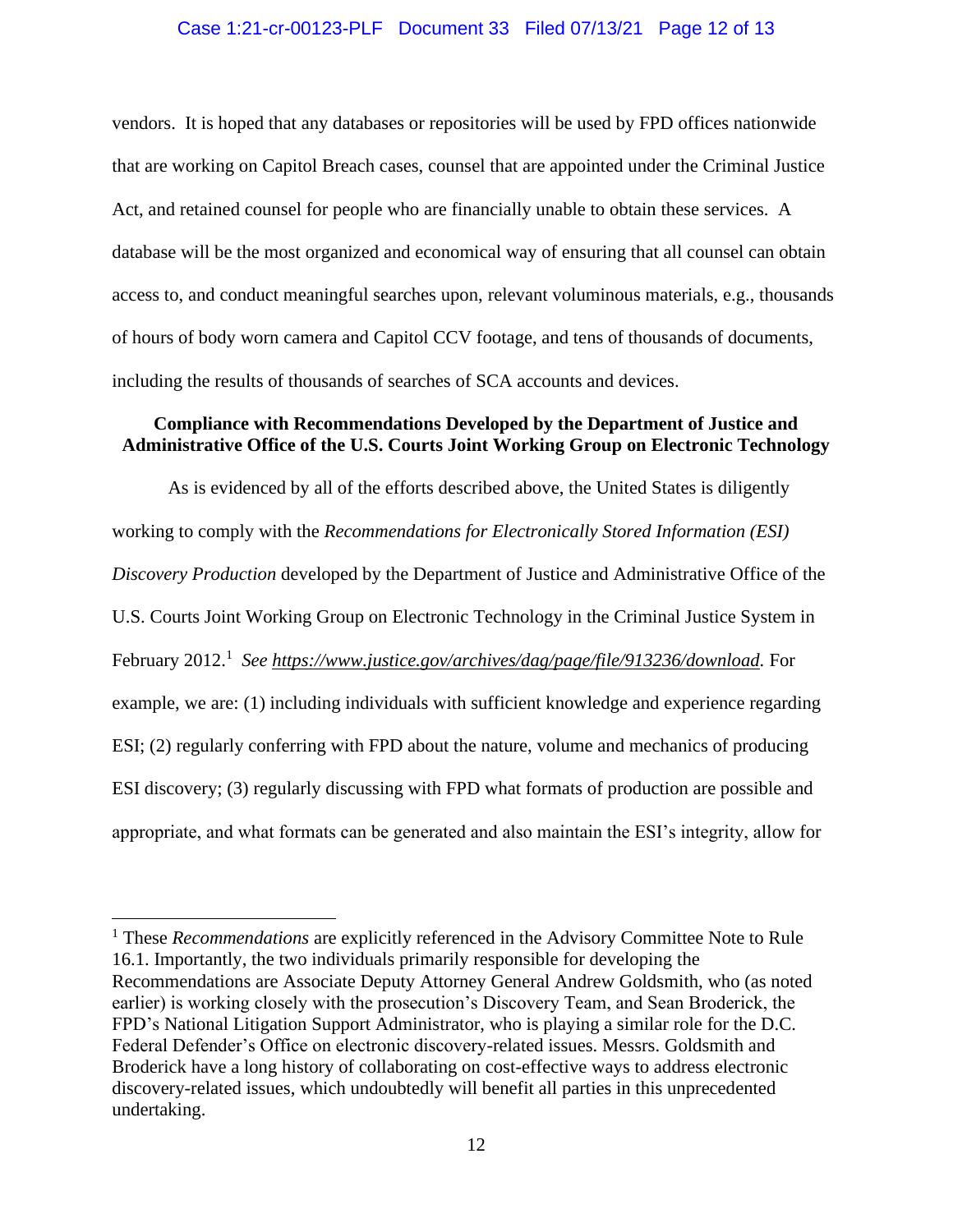reasonable usability, reasonably limit costs, and if possible, conform to industry standards for the

format; (4) regularly discussing with FPD ESI discovery transmission methods and media that

promote efficiency, security, and reduced costs; and (5) taking reasonable and appropriate

measures to secure ESI discovery against unauthorized access or disclosure.

Respectfully submitted,

CHANNING D. PHILLIPS Acting United States Attorney DC Bar No. 415793

#### By: */s/ Cara Gardner*

 Cara Gardner Assistant United States Attorney D.C. Bar 1003793 U.S. Attorney's Office 555 4th Street, N.W. Washington, D.C. 20530 202-252-7009 Cara.Gardner@usdoj.gov

#### */s/ Michael J. Romano*

 Michael J. Romano Trial Attorney / Detailee IL Bar 6293658 U.S. Attorney's Office 555 4th Street, N.W. Washington, D.C. 20530 202-262-7850 michael.romano@usdoj.gov

By:  $/s/$ 

EMILY A. MILLER Capitol Breach Discovery Coordinator DC Bar No. 462077 555 Fourth Street, N.W., Room 5826 Washington, DC 20530 Emily.Miller2@usdoj.gov (202) 252-6988

By:  $/s/$ 

GEOFFREY A. BARROW Capitol Breach Discovery Team, Detailee DC Bar No. 462662 1000 Southwest Third Avenue, Suite 600 Portland, Oregon 97204 Geoffrey.Barrow@usdoj.gov (503) 727-1000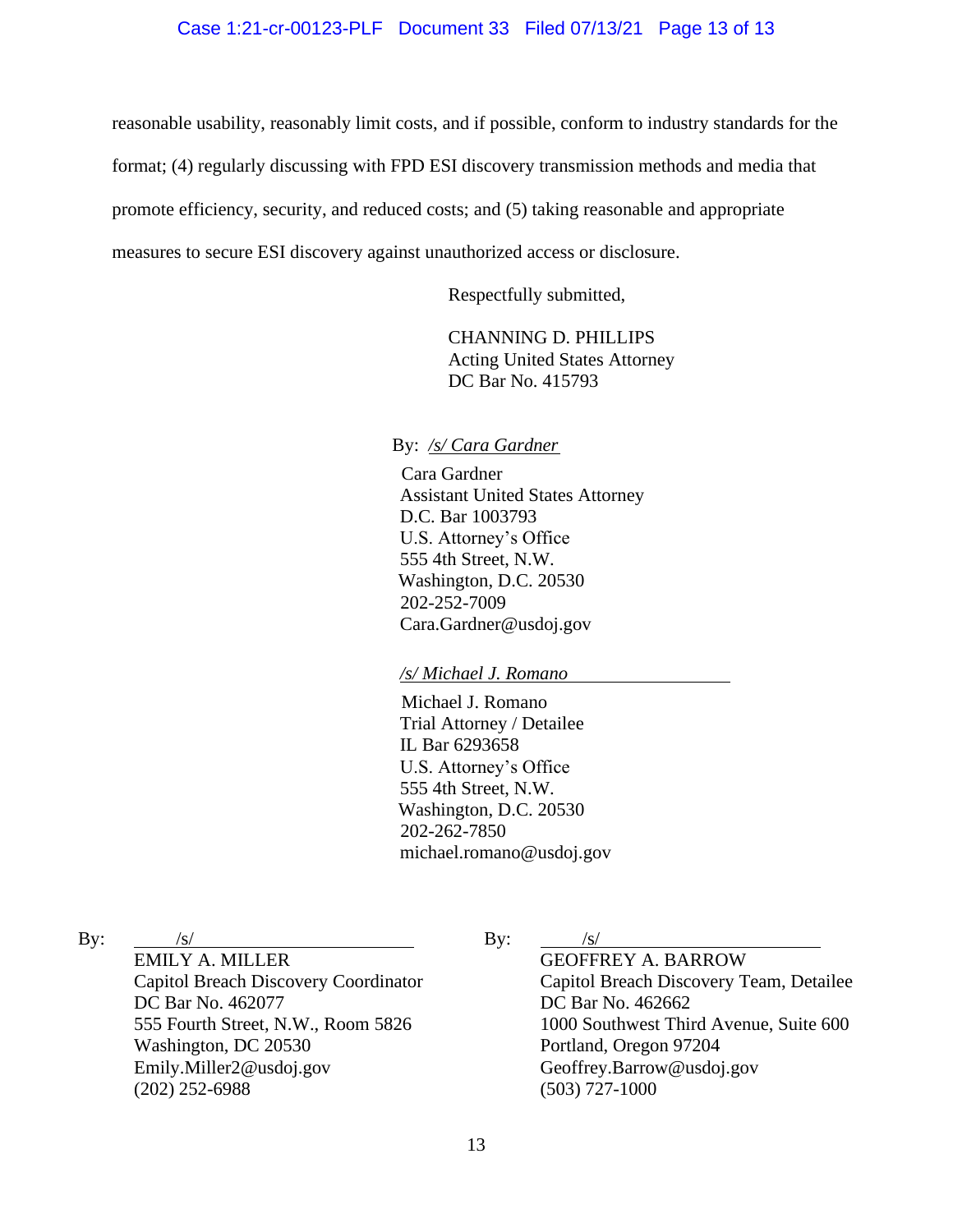# Case 1:21-cr-00123-PLF Document 33-1 Filed 07/13/21 Page 1 of 2

# **EXHIBIT A Additional Examples of Defense Discovery Requests**

|                | "Videos in the government's possession that filmed the interior of the capital building from approximately 2:50 PM to 3:35 PM on                                                        |
|----------------|-----------------------------------------------------------------------------------------------------------------------------------------------------------------------------------------|
|                | January 6, 2021."                                                                                                                                                                       |
| $\overline{2}$ | "[A]ll photographs or video footage obtained or confiscated by the government from outside sources during the investigation of<br>this case are material to the defense's preparation." |
| 3              | "Our position is that the government must identify any evidence it believes to capture [defendant], regardless of whether it intends                                                    |
|                | to rely on the same in its case in chief."                                                                                                                                              |
| $\overline{4}$ | "Copies of any and all documents, photographs, and video received by the U.S. Attorney's office and/or Metropolitan Police                                                              |
|                | Department or any other law enforcement agency from any law enforcement officer or prosecutor from any other jurisdiction                                                               |
|                | regarding this case."                                                                                                                                                                   |
| 5              | "I write to request that the United States review the contents of the FBI's "I" drive and disclose any and all exculpatory evidence                                                     |
|                | identified therein."                                                                                                                                                                    |
| 6              | "Network news outlets aired footage of one or more Officers directing protestors towards doors and seemingly invited them to                                                            |
|                | enter the building -- this is Brady material for our clients."                                                                                                                          |
| 7              | "The discovery I'm requesting is all video and/or audio footage in which Capitol Police and any other Gov't officials or agents                                                         |
|                | remove barriers and/or interact with protestors who entered the Capitol or gained access to the patios or other structures connected                                                    |
|                | to the Capitol building complex."                                                                                                                                                       |
| 8              | "This request also includes any video footage, including from cameras owned by MPD (crime and red light) and DDOT (which are                                                            |
|                | operated and maintained by MPD, and to which MPD has access), as well as any footage that government actors reviewed. This                                                              |
|                | request also includes any video footage from MPD District where the defendant was taken, and all body worn camera footage that                                                          |
|                | may have captured any portion of the alleged incident, investigation or arrest of my client."                                                                                           |
|                |                                                                                                                                                                                         |
|                | "The request includes all Body Worn Camera (BWC) footage from all offices involves in any and all searchers, arrests, and                                                               |
|                | investigations associated with this case and/ or labels with the CCN Number associated with this case; information that will permit                                                     |
|                | undersigned counsel to identify the officer wearing the BWC; metadata related to any and all BWC footage; information from the                                                          |
|                | AUSA's office and/or MPD specifying any edits or redactions made to the footage and the corresponding justifications. Please also                                                       |
|                | provide the access logs for the BWC footage for any and all officers involved in this case."                                                                                            |
| 9              | "All photographs, including those of the defendant, sketches, diagrams, maps, representations or exhibits of any kind, that                                                             |
|                | relate to this case, regardless of whether the government intends to introduce them in its case-in-chiefIncluding all video                                                             |
|                | recordings related to the January 6, 2021 events."                                                                                                                                      |
| 10             | "I further request that you review all documentation related to or generated in connection with this case that may be outside of the                                                    |
|                | government's official case file (e.g., materials in the FBI's "I-Drive" or other similar repositories of investigation documents in the                                                 |
|                | possession of federal or local agencies or law enforcement authorities."                                                                                                                |